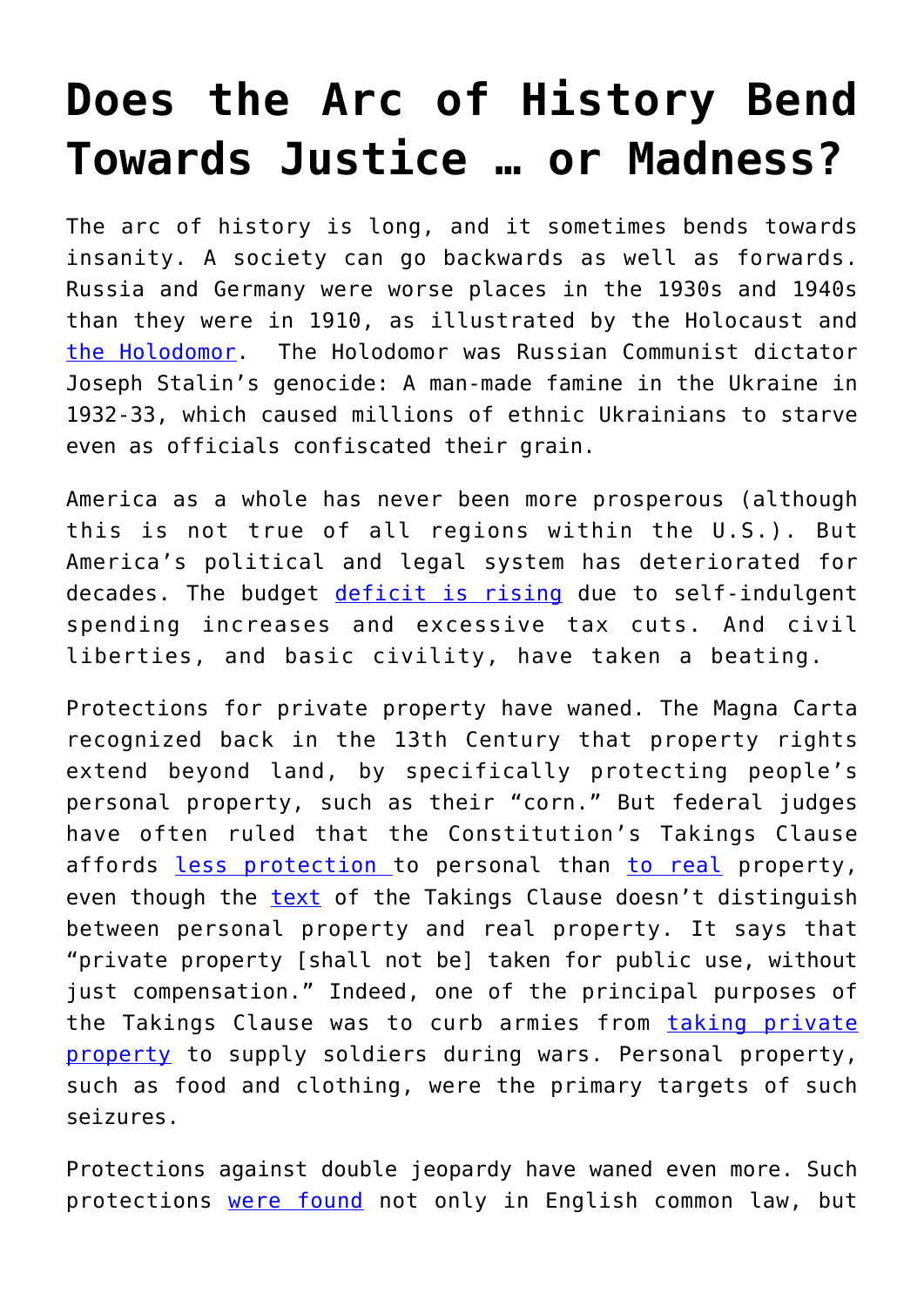also ancient Jewish law, and early Greek and Roman law. But the Supreme Court has gutted such protections, which are found in the Double Jeopardy Clause of the Fifth Amendment. It provides: "[N]or shall any person be subject for the same offense to be twice put in jeopardy of life or limb." The Supreme Court has disregarded such categorical language by creating a " $dual$  sovereignty" loophole that allows people to be retried in federal court for essentially the same offense they were found not guilty of in state court. Lawmakers take advantage of this loophole to pass federal laws duplicating state laws. Federal prosecutors can then prosecute people previously found not guilty in state court. This can lead to bankruptcy for even a prosperous middle-class family: Few people can afford to hire a legal defense team to defend them in two successive trials. A backer of the Matthew Shepard federal hate-crimes law claimed prior to its passage that "the federal hate crimes bill serves as a vital safety valve in case a state hate-crimes prosecution fails." But as a lawyer noted in response, this "claim that the justice system has 'failed' when a jury returns a not-guilty verdict is truly scary and contrary to the constitutional presumption of innocence and the right to trial by jury." Allowing two trials for the same offense also gives prosecutors an immense tactical advantage over the defendant in the second trial, from knowing the defense's likely trial strategy in advance.

Civility has declined as well. It used to be understood that deliberately taking offense at people was a bad thing, and that publicly hounding them over it was an act of incivility. The great Renaissance [thinker Erasmus](https://www.biography.com/people/erasmus-21291705), in his 1530 book on manners titled *On Civility in Children*, wrote, "if one of your comrades unknowingly gives offense, tell him so alone and say it kindly. That is civility."

But in today's society, conscientious people's livelihoods are deliberately destroyed merely because they unknowingly give others offense — even when they were only doing their jobs. A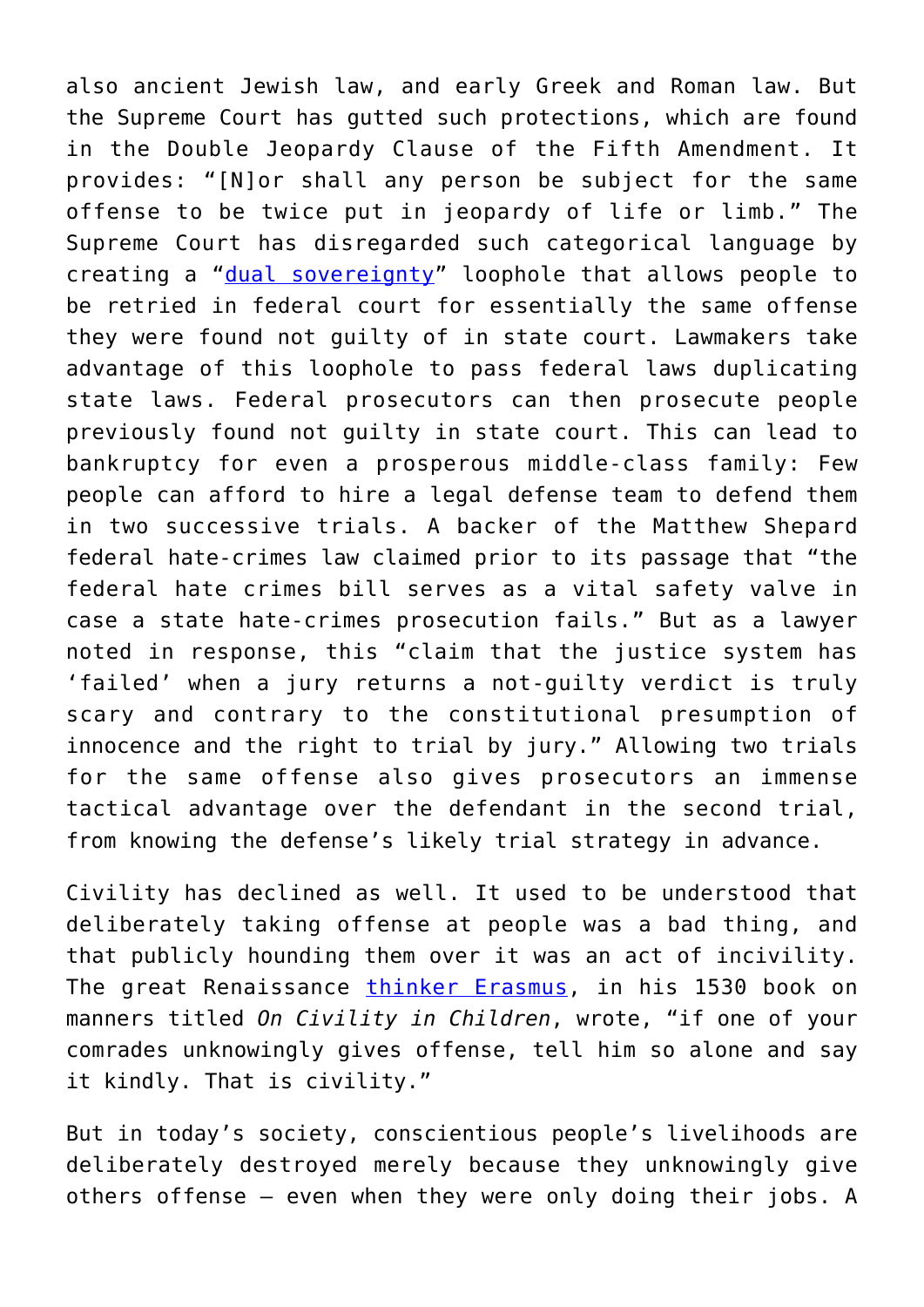progressive bakery in Portland [fired two of its employees](https://kutv.com/news/nation-world/portland-bakery-fires-employees-for-refusing-to-serve-black-woman-after-closing) after they followed the bakery's own policy by declining to serve a woman who came into the bakery after it had already closed — because the woman in question is black, and took offense based on the erroneous assumption that it was due to her race. As journalist [Andy Ngo noted](https://twitter.com/MrAndyNgo/status/1001341049963364352?ref_src=twsrc%5Etfw%7Ctwcamp%5Etweetembed&ref_url=http%3A%2F%2Fkutv.com%2Fnews%2Fnation-world%2Fportland-bakery-fires-employees-for-refusing-to-serve-black-woman-after-closing), "the woman, a professional equity activist, took out a video camera & claimed she was a victim of racism." As a TV station [reports](https://kutv.com/news/nation-world/portland-bakery-fires-employees-for-refusing-to-serve-black-woman-after-closing):

*In a statement, the bakery said that although the employees were following protocol and they do not consider the two employees to be racist, they were fired because "sometimes impact outweighs intent."*

*The bakery also said in the statement that the way the employees approached denying the woman service "lacked sensitivity and understanding of the racial implications at work."*

*The two employees were fired because the woman and the "clamoring public" demanded they be fired, the bakery said in the statement.*

This sort of scapegoating of employees simply doing their job is the very [opposite of civility and decency](https://kutv.com/news/nation-world/portland-bakery-fires-employees-for-refusing-to-serve-black-woman-after-closing).

—

*[This Liberty Unyielding article](https://libertyunyielding.com/2018/08/09/the-arc-of-history-bends-towards-insanity/) was republished with permission.*

*Dear Readers,*

*Big Tech is suppressing our reach, refusing to let us advertise and squelching our ability to serve up a steady diet of truth and ideas. Help us fight back by [becoming a](https://www.chroniclesmagazine.org/subscribe/) [member](https://www.chroniclesmagazine.org/subscribe/) for just \$5 a month and then join the discussion on Parler [@CharlemagneInstitute](https://parler.com/#/user/CharlemagneInstitute) and Gab [@CharlemagneInstitute](https://gab.com/CharlemagneInstitute)!*